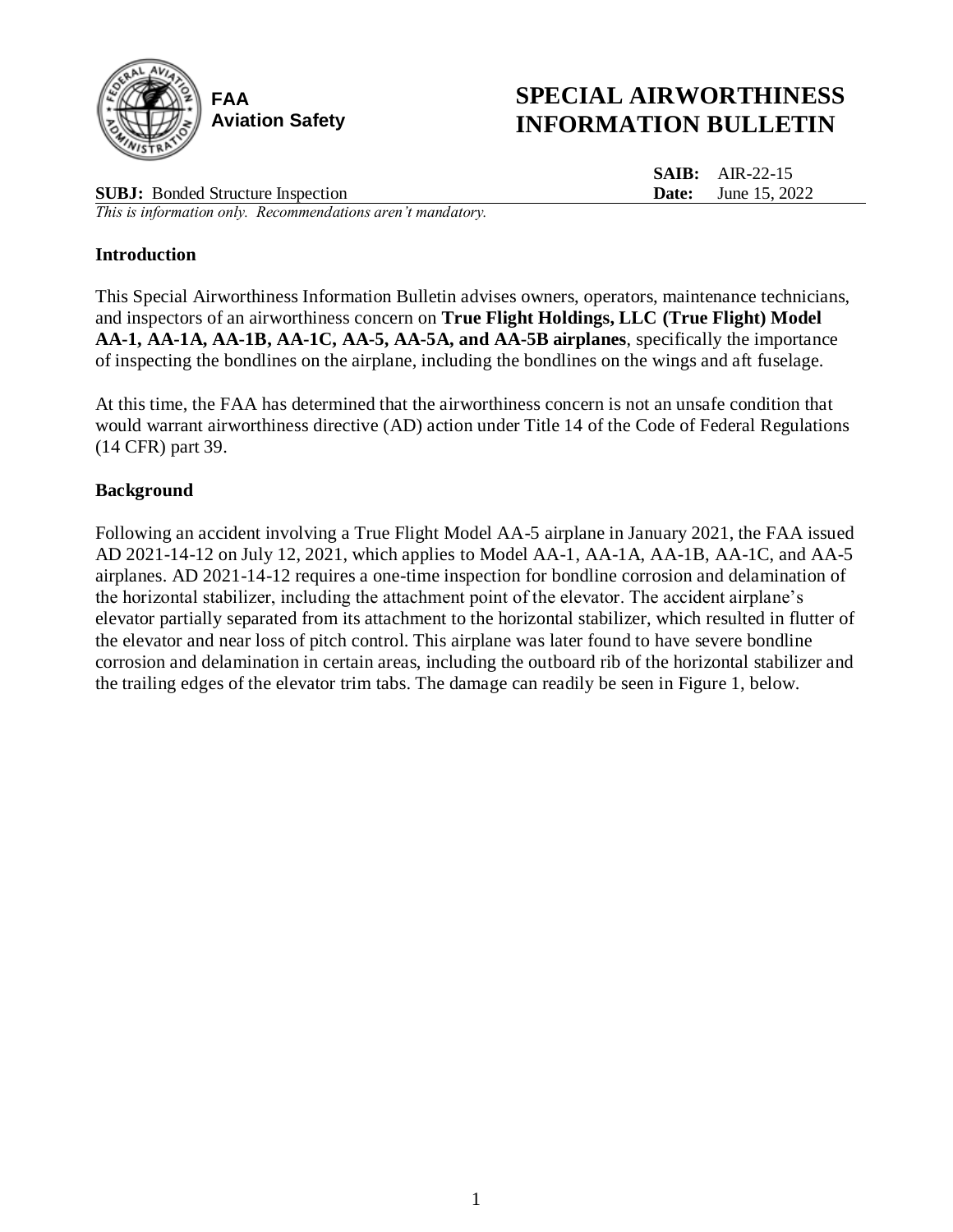

Figure 1. Severely Damaged Horizontal Stabilizer with Skin Delamination and Indications of Bondline Corrosion, Model AA-5

The FAA has received reports of other True Flight model airplanes (those referenced in the Introduction section), which share similar bonded construction, exhibiting damage similar to the accident airplane. Although AD 2021-14-12 requires inspections of the area attributed to the accident, all bonded structures should be inspected. Bonding of structure requires strict controls to ensure a secure bond; and while this bond should remain secure for a long time, as airplanes age and are exposed to the environment, there is the possibility of weakening of and damage to this bond. If the structure is compromised, the airframe may not be able to support the required operational loads. Because of this, it is critical to regularly inspect the bondlines of the entire airplane.

Inspection of bondlines is specified in the model specific maintenance manuals at annual or 100-hour inspections. Details can be found in the "Servicing" chapter for AA-1, AA-1A, AA-1B models, or the "Time Limits – Maintenance Checks" chapter for the Model AA-1C, AA-5, AA-5A, and AA-5B airplanes. At a minimum, the instructions specify, "Inspect bondlines for any indication of damage, peeling or cracks." Further details are provided in the following subsections titled, "Bondline Damage, Inspection Procedures and Repair."

True Flight Aerospace, LLC introduced Service Bulletin SB-195, Revision A, dated June 1, 2021, (SB-195A) to address this bondline delamination issue. SB-195A specifies enhanced inspection instructions that cover the whole airplane structure at every annual inspection. The instructions cover inspection of whole airplane bondlines for delamination and interiors of surfaces for corrosion, corrosion treatment, and reference to bondline and corrosion repair instructions as needed. While SB-195A is not mandatory, the FAA believes the inspection methodology is beneficial to aid the airplane owner or maintenance personnel in detecting the issues described herein.

Skin delaminations are typically found on trailing edges of control surfaces, but can occur along the flanges of wing or stabilizer spars, other externally accessible bondlines, and can also occur along less-obvious internal bondlines. Close attention should be paid to obvious joint separation, corrosion